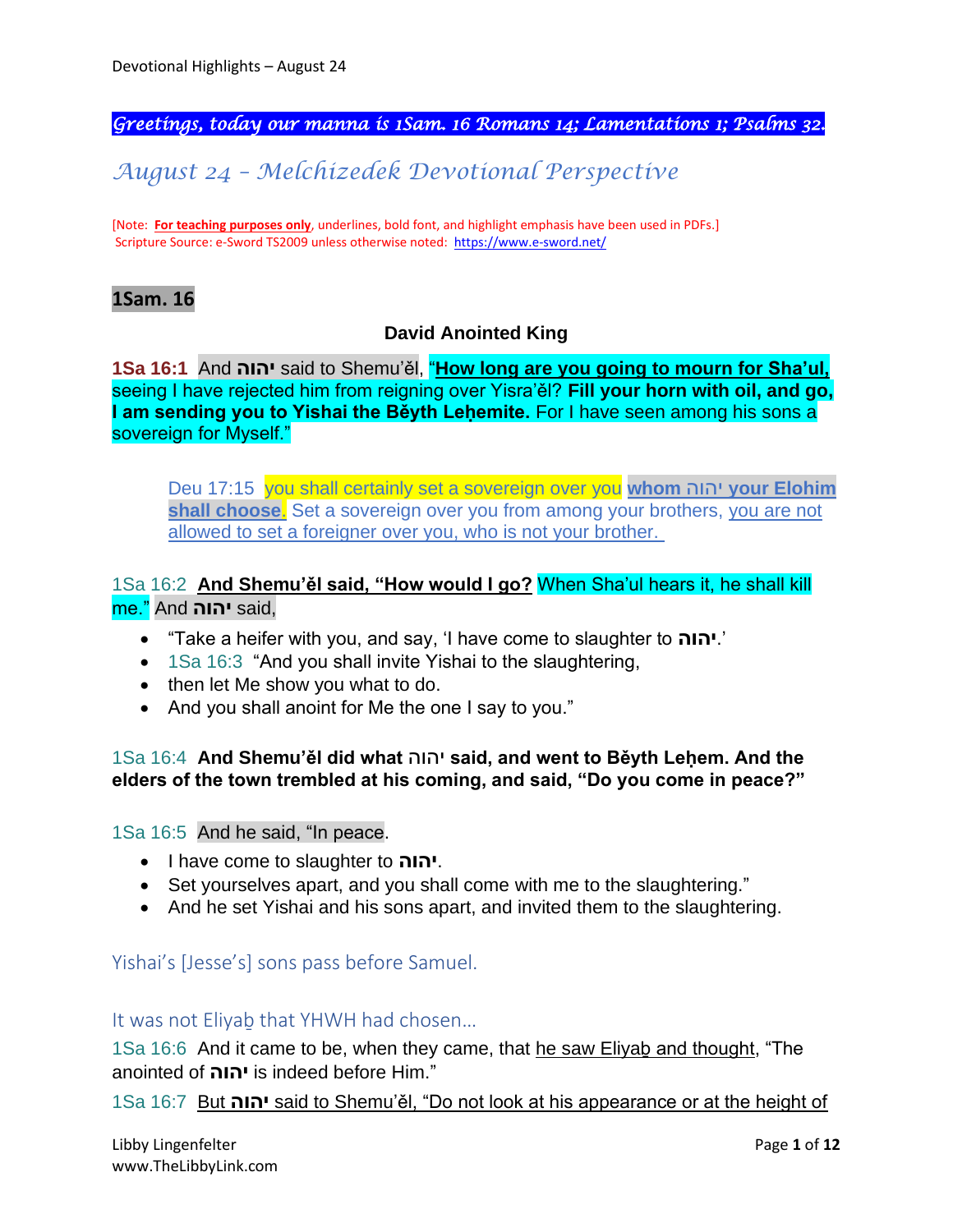his stature, because I have refused him, for not as man sees, for man looks at the eyes, but **יהוה** looks at the heart."

#### It was not Aḇinaḏaḇ…

1Sa 16:8 Then Yishai called Aḇinaḏaḇ, and made him pass before Shemu'ěl. And he said, **"Neither has** יהוה **chosen this one."**

It was not Shammah…

1Sa 16:9 Next Yishai made Shammah pass by. And he said, **"Neither has** יהוה **chosen this one."**

Seven of Jesse's sons pass by and it was none of them that YHWH had chosen. 1Sa 16:10 And Yishai made seven of his sons pass before Shemu'ěl. And **Shemu'ěl said to Yishai, "**יהוה **has not chosen these."**

1Sa 16:11 **And Shemu'ěl said to Yishai,** "Are these all the young men?"

• And he said, "There remains yet the youngest, and see, he is tending the sheep." **And Shemu'ěl said to Yishai, "Send and bring him, for we do not turn round till he comes here."**

David is then brought in from tending the sheep and YHWH chooses him.

1Sa 16:12 And he sent and brought him in. And he was ruddy, with bright eyes, and handsome. **And** יהוה **said, "Arise, anoint him, for this is the one!"**

Samuel anoints David and the Spirit of YHWH comes upon David from that point forward.

1Sa 16:13 And **Shemu'ěl took the horn of oil and anointed him in the midst of his brothers. And the Spirit of** יהוה **came upon Dawiḏ from that day and onwards**. And Shemu'ěl arose and went to Ramah.

## **David in Saul's Service**

The Spirit of YHWH turns aside from Saul and an evil spirit from YHWH troubled him.

1Sa 16:14 And the Spirit of **יהוה** turned aside from Sha'ul, and an evil spirit from **יהוה** troubled him.

1Samuel 16:14 sounds somewhat strange, however, YHWH can use all things to bring about His will; even an evil spirit. We see a similar account of Ahab in 1Kings 22:20-22.

1Ki 22:20 "And **יהוה** said, 'Who shall entice Aḥaḇ to go up and fall at Ramoth Gil'aḏ?' And this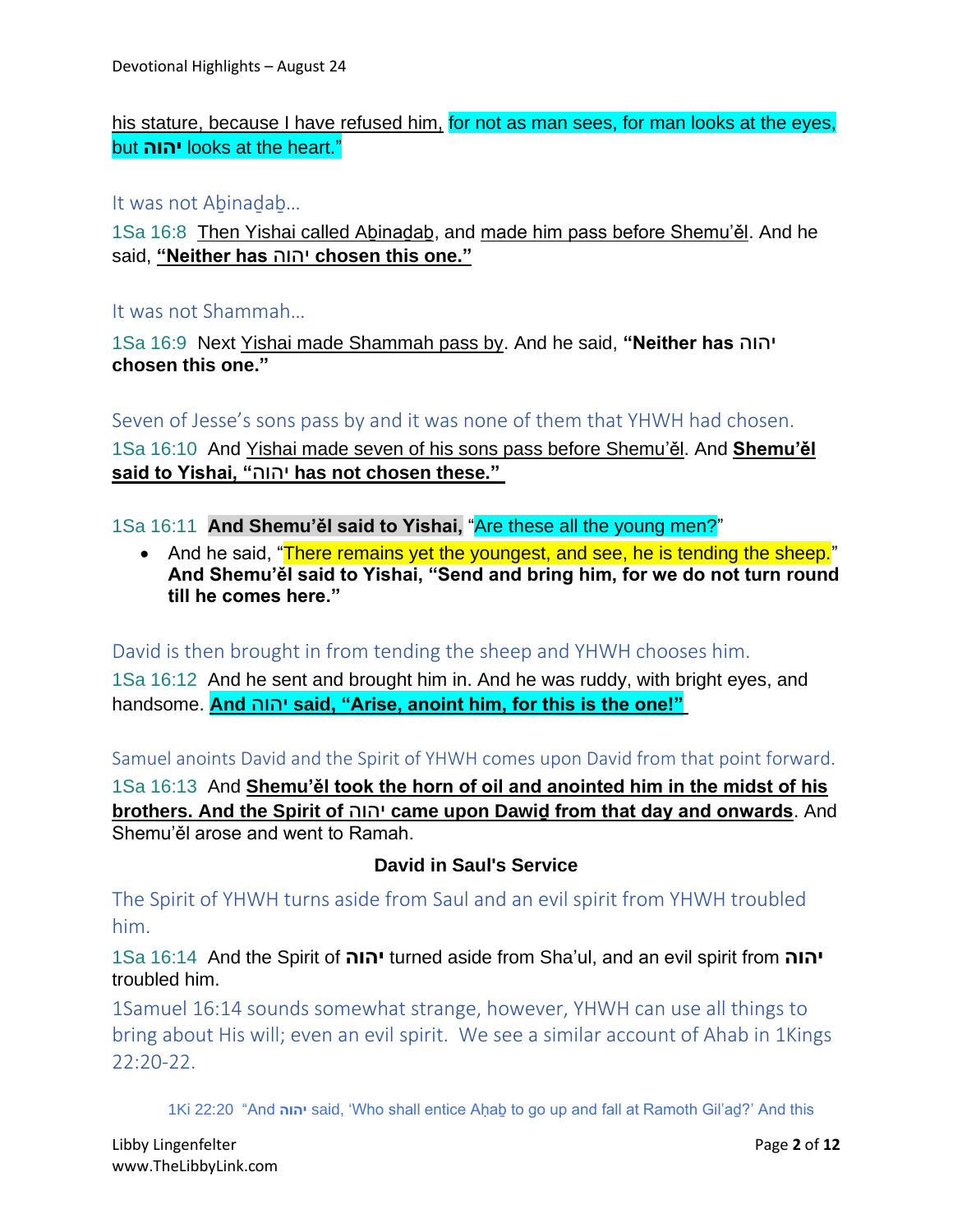one said this, and another said that.

1Ki 22:21 "And a spirit came forward and stood before **יהוה**, and said, 'Let me entice him.' 1Ki 22:22 "And **יהוה** said to him, 'In what way?' And he said, **'I shall go out and be a spirit of**  falsehood in the mouth of all his prophets.' And He said, **Entice him, and also prevail. Go out** and do so.'

## 1Sa 16:15 And the servants of Sha'ul said to him, "Look, now, an evil spirit from Elohim is troubling you.

How would Saul's servants know an evil spirit from Elohim was troubling Saul? Could Saul possibly have servants that consult and practice divination? For not only do they identify the spirit as evil; they identified it as having come from Elohim.

1Sa 16:16 "Please, let our master command your servants who are before you, to seek out a man who is a skilled player on the lyre. And it shall be that when the evil spirit from Elohim is upon you, that he shall play with his hand, and you be well."

1Sa 16:17 And Sha'ul said to his servants, "Please get me a man that plays well, and bring him to me."

1Sa 16:18 And one of the servants answered and said, "Look, I have seen a son of Yishai the Běyth Lehemite, who knows how to play, a brave one, and a man of battle, and skilled in words, and a handsome man. And **יהוה** is with him."

1Sa 16:19 So Sha'ul sent messengers to Yishai, and said, "Send me your son Dawiḏ, who is with the sheep."

1Sa 16:20 And Yishai took a donkey loaded with bread, and a skin of wine, and a young goat, and sent them by his son Dawid to Sha'ul.

1Sa 16:21 And Dawiḏ came to Sha'ul and stood before him. And he loved him greatly, and he became his armor-bearer.

1Sa 16:22 Sha'ul therefore sent to Yishai, saying, "Please let Dawiḏ stand before me, for he has found favor in my eyes."

1Sa 16:23 And it came to be, whenever the *evil* spirit from Elohim was upon Sha'ul, that Dawiḏ would take a lyre and play it with his hand. Then Sha'ul would become refreshed and well, and the evil spirit would leave him.

All occurrences seem to have been divinely orchestrated to have David brought before King Saul. It required someone in Saul's presence knowing of David; knowing he was a musician; and knowing that the Spirit of YHWH was with him. David comes before the king; gains Saul's favor; and is made Saul's armor bearer. What warrior king wouldn't want an armor bearer with the Spirit of YHWH!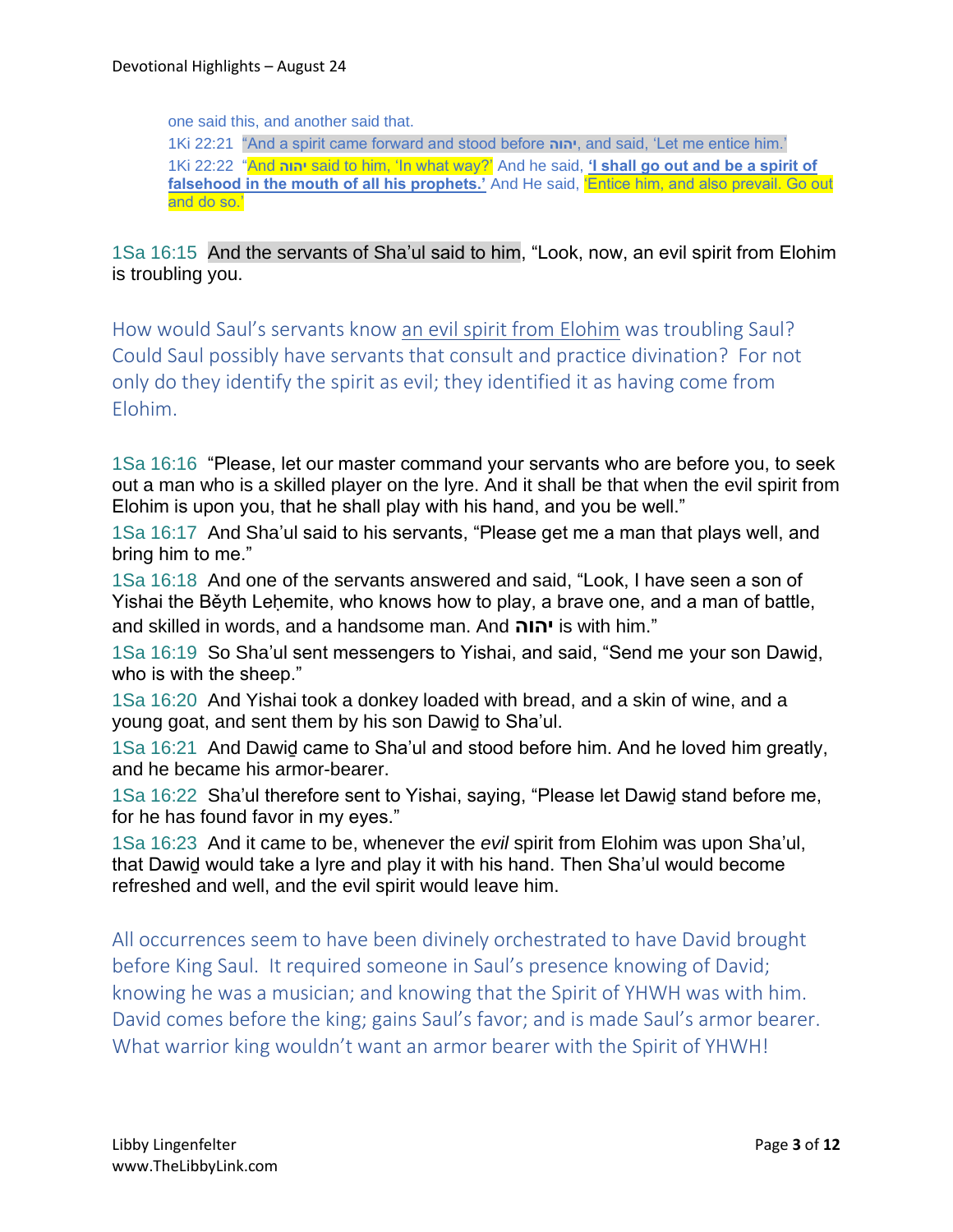## **Free Crossword – Samuel Anoints David – Enjoy and learn!**



# **<https://biblepathwayadventures.com/activities/samuel-anoints-david/>**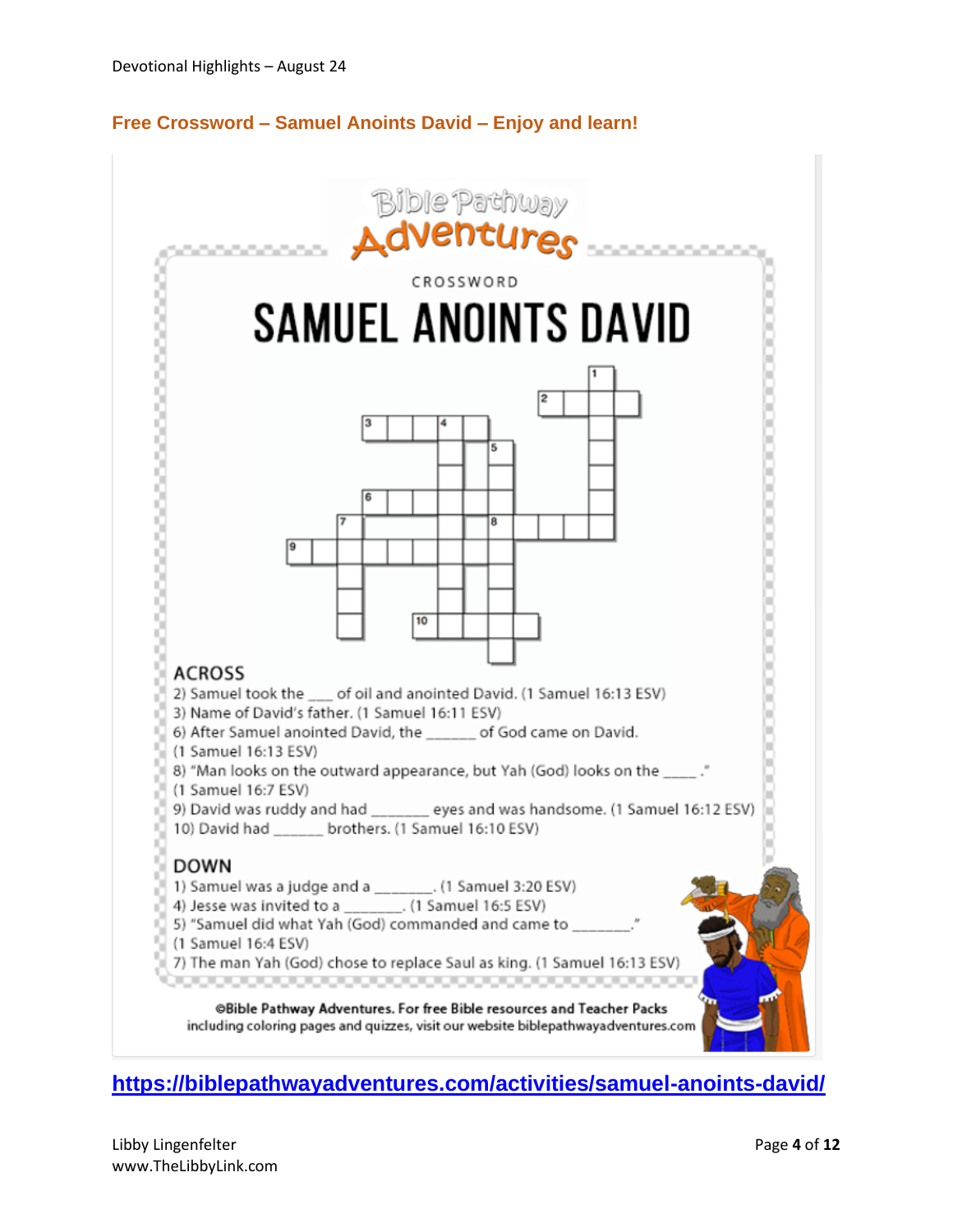## **Romans 14 Teaching Commentary** [in brown] **on Romans 14 by Matthew Nolan**

**Link to teaching on Romans 14 -** [https://www.torahtothetribes.com/teaching/romans-from-a-torah](https://www.torahtothetribes.com/teaching/romans-from-a-torah-covenant-perspective-chapter-14/)[covenant-perspective-chapter-14/](https://www.torahtothetribes.com/teaching/romans-from-a-torah-covenant-perspective-chapter-14/)

Do you cause fellow believers to stumble by your eating? Many have used this passage to establish unbiblical precedents. Shaul/Paul is not doing away with the dietary instructions, but rather establishes standards of building a community and what causes harm to that community. We are commanded to exhibit faithfulness with our approach to our food, so not as to condemn ourselves with what we allow.

#### **Do Not Pass Judgment on One Another**

**Rom 14:1** And receive him who is weak in the belief, not criticizing *his* thoughts. Rom 14:2 One indeed believes to eat all *food*, but he who is weak eats only vegetables.

Rom 14:3 He that eats, let him not despise him who does not eat, and he that does not eat, let him not judge him who eats, for Elohim received him.

*Romans 14:3 Let not him that eats (esthiō)* ('*meat'* is not in the text. if a translation has it here it's a translator making their own value judgement) *despise him that eats not (me esthio) ('meat)'; and let not him who does not eat ('meat') judge him that eats ('meat'): for vuvh [Elohim] has received kol Yisrael.*

The status quo interpretation is one where the weak in faith – the Jews, are eating kosher and keeping sacred days like the seventh day sabbath. These archaic practices are fine, but not binding or necessary for modern believers – Jewish or gentile.

Rom 14:4 Who are you that judges another's servant? To his own master he stands or falls. But he shall be made to stand, for Elohim is able to make him stand.

Rom 14:5 One indeed judges one day above another, another judges every day *alike*. Let each one be completely persuaded in his own mind.

### *Romans 3:31 Do we then nullify the Torah through faithfulness? May it never be! On the contrary, we uphold the Torah.*

The context is *'opinions,'* V.1, held by human individuals, *not* commandments given by the One True Living Elohim!

The context supports Paul addressing a controversy that had erupted during mealtimes due to the fallout from the Edict of Claudius and how it had affected the availability and accessibility of meat for the Jewish community and the believing community at large….

Jew's couldn't procure meat and wine from their own sources, Jewish butchers and slaughter markets were no longer readily accessible.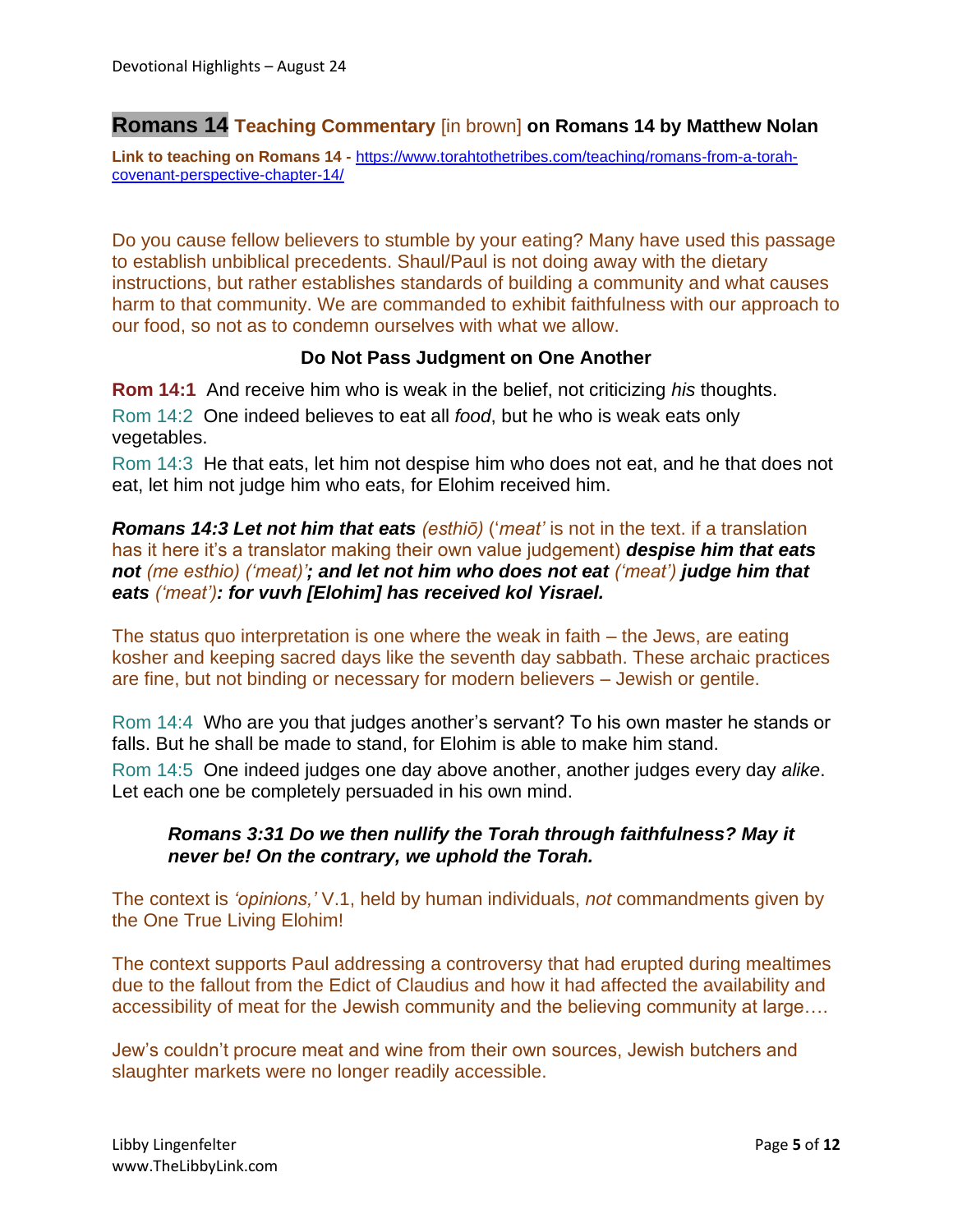The few Jewish butchers that had returned as the Edict was lifted would have been unwilling to sell meat to Jewish followers of Yahusha! (I know, I've had many an uncomfortable experience in an Orthodox Jewish butchers and restaurants.)

### *1 Samuel 14:32 Then the people rushed greedily upon the plunder, took sheep, oxen and calves, butchered them on the ground, and the people ate them with the blood. 33Then they reported to Saul saying, "Behold, the people are sinning against Adonai by eating with the blood."*

Be aware of a change of status: A clean animal once slaughtered changes status from animal to meat and meat can be designated clean or unclean even if from a clean animal, and the act of consuming it can thereby be sin or not all depending upon the method of slaughter/the origin of the meat.

There's an Oneg in a *"strong"* person's house (a seasoned gentile/Ephramite believers house) and the Jewish neophyte will eat only the vegetables; and is abused by the *'strong'* for doing so!

Judean Jews were highly skeptical of the kosher adherence of diaspora Jews.

*'Weak'* is akin to a *'seared'* or *'sensitive'* in conscience!

Additionally, we know that the early Nazarenes and the Ebionites only ate vegetables as recorded in the early Christian Epiphanius writing's!

Vegetarianism easily eliminated the threat of idol contamination or association.

What works to build a community and what does harm to a community is what this section of the letter is about...not abrogating Torah!

Acts 15:20 sets a precedent: *"abstain from the contamination of idols, and from sexual immorality, and from what is strangled, and from blood. For Moses from ancient generations has had in every city those who proclaim him, since he is read in all the synagogues every Shabbat."*

*Romans 14:2 For one believes that he may eat 'all things': another, who is weak, eats only vegetables.* This is NOT an abstract statement, the *'all things'* are NOT unqualified! Paul is writing in line with the **Apostolic decree of Acts 15**, so this is a qualified statement!

Paul already designated the meat clean in V. 20 anyway; Gk. '*katharos',* Heb. *Lev 14: tahor, châṭâ'.*

But just because it's clean according to Lev 14 doesn't guarantee that it's not *'koinos' 'common.' (V. 14)* from Roman instead of Jewish sources.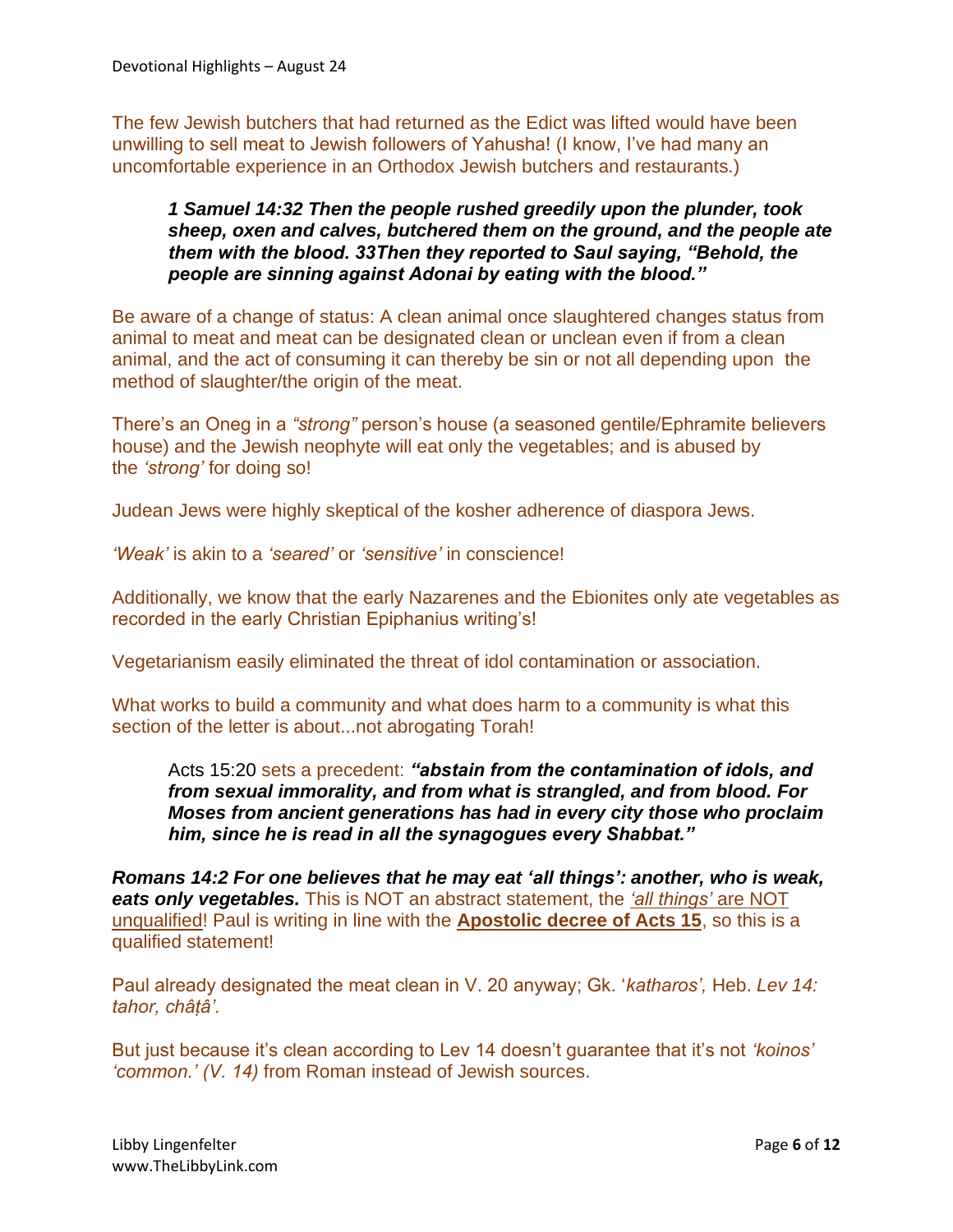The stricter people who eat only vegetables are most probably the same ones who fast and don't eat on extra calendar fast days like the Ninth of Av, regular Jewish Mon. & Thurs. fast etc.

Sacred days is not referring to the Shabbat or biblical feasts, but Jewish traditional fast days – '*Sabbaton'* is glaringly absent from our text!

Rom 14:6 He who minds the day, minds it to **יהוה**. And he who does not mind the day, to **יהוה** he does not mind it. He who eats, eats to **יהוה**, for he gives Elohim thanks. And he who does not eat, to **יהוה** he does not eat, and gives Elohim thanks.

*Romans 14:6 He that regards the day of eating, regards it to vuvh [YHWH]; and he that regards not the day, to vuvh [YHWH] he does not regard it.* (this is a positive action, not a negative action, meaning it's applied to extra-curricular Jewish fast days, not pagan love fest's) *He that eats, eats to vuvh [YHWH], for he gives hodu (thanks);* (the Bracha/food blessing) *and he that eats not, before vuvh [YHWH] he eats not, and neither gives vuvh hodu (thanks).*

Rom 14:7 For not one of us lives to himself, and not one dies to himself.

Rom 14:8 For both, if we live, we live unto the Master, and if we die, we die unto the Master. Therefore, whether we live or die, we are the Master's.

Rom 14:9 For unto this Messiah died and rose and lived again, to rule over both the dead and the living.

Rom 14:10 But why do you judge your brother? Or why do you despise your brother? For we shall all stand before the judgment seat of Messiah.

Rom 14:11 For it has been written, **"As I live, says יהוה, every knee shall bow to Me,**  and every tongue shall confess to Elohim." **Isa\_45:23**.

Rom 14:12 Each one of us, therefore, shall give account of himself to Elohim.

#### **Do Not Cause Another to Stumble**

Rom 14:13 Therefore let us not judge one another any longer, but rather judge this, not to put an obstacle or a stumbling-block in our brother's way.

Rom 14:14 I know and am persuaded in the Master **יהושע** that none at all is common (koinos) of itself. But to him who regards whatever to be common, to him it is common.

V.14 if Paul had wanted to abrogate the food laws then here was his opportunity to codify it within the text using the Greek: *"there is nothing common (koinos) of itself."*

The Torah designates unclean animals in Lev 14 as *'tamei',* the LXX translates *'tamei'* as *"Akathartos."* But *"Akathartos"* does NOT appear here in the text…Nowhere! Paul deliberately uses *'koinos'* instead.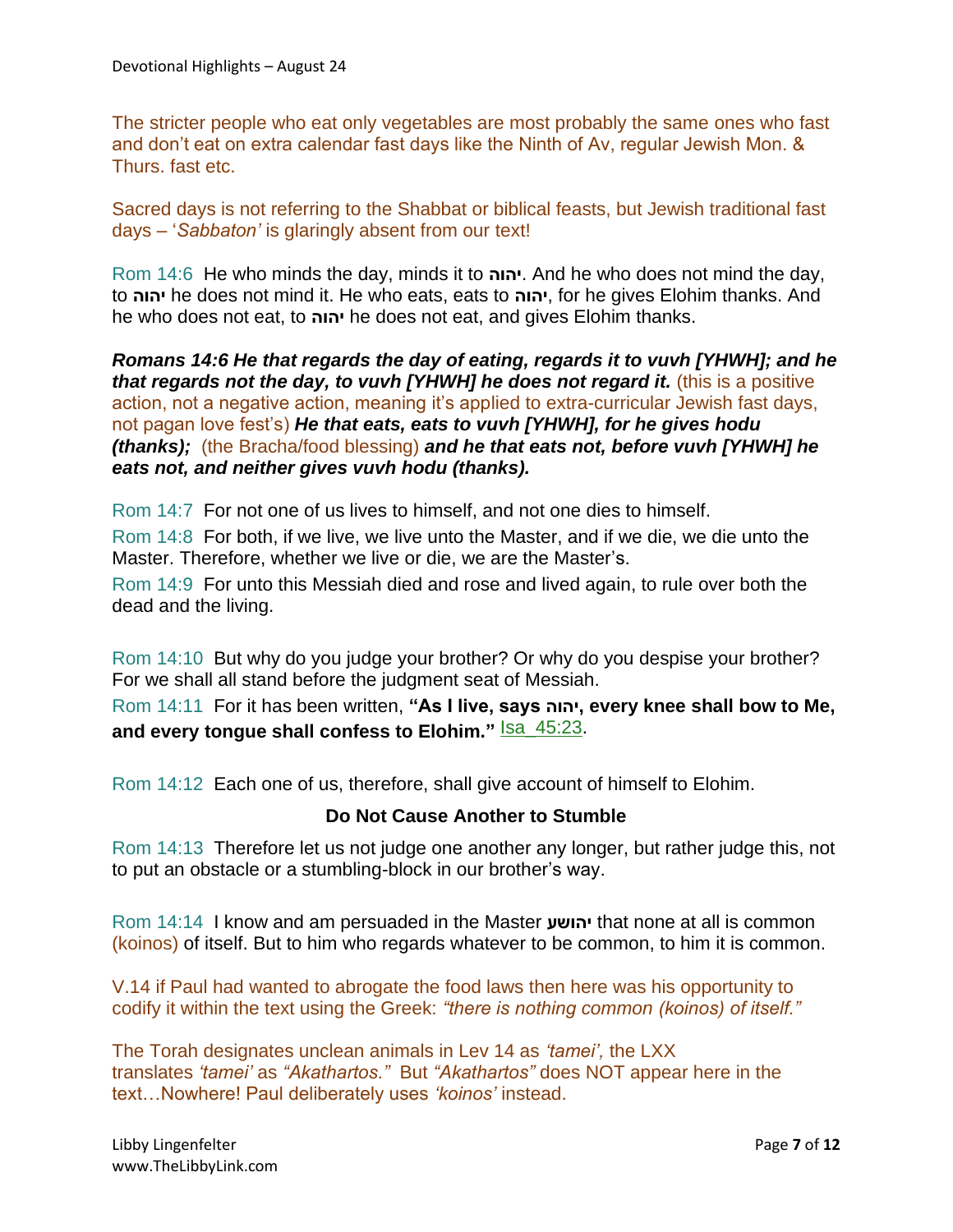V.14 is a slam dunk textual proof that Paul isn't abrogating the food laws!

*'Koinos' – 'to lie common or open to all', 'common' or 'common ownership.'*

Why would Paul use a word that doesn't even appear in the LXX Torah! Unless he wanted to leave absolutely no confusion that HE WASN'T ABROGATING THE FOOD LAWS!

The translation bias's in V.14 should key you into the deception:

Rom 14:15 And if your brother is grieved because of your food, you are no longer walking in love. Do not by your food ruin the one for whom Messiah died.

*Romans 14:15 But if your Yisraelite brother is grieved with your food (Gk Broma, Heb. לֶכֹא' ôkel – Lev 11:34 i.e. clean meat, only occurrence in Torah: "Of all meat which may be eaten.")…* 

Rom 14:16 Do not then allow your good to be spoken of as evil.

Rom 14:17 For the reign of Elohim is not eating and drinking, but **righteousness** and **peace** and **joy** in the Set-apart Spirit.

Rom 14:18 For he who is serving Messiah in these *matters* is well-pleasing to Elohim and approved by men.

Rom 14:19 So, then, let us pursue the *matters* of peace and the *matters* **for building up one another.**

Rom 14:20 Do not destroy the work of Elohim for the sake of food. All indeed are clean, but evil to that man who eats so as to cause stumbling.

Rom 14:21 It is good not to eat meat or drink wine, nor *to do whatever* by which your brother stumbles.

Rom 14:22 Do you have belief? Have it to yourself before Elohim. Blessed is he who does not condemn himself in what he approves.

Rom 14:23 But he who doubts, if he eats, is condemned, because it is not of belief, and all that is not of belief is sin.

**Link to teaching on Romans 14 -** [https://www.torahtothetribes.com/teaching/romans-from-a-torah](https://www.torahtothetribes.com/teaching/romans-from-a-torah-covenant-perspective-chapter-14/)[covenant-perspective-chapter-14/](https://www.torahtothetribes.com/teaching/romans-from-a-torah-covenant-perspective-chapter-14/)

## **Lamentations 1**

**Lamentations 'Excerpt' Introduction by Adam Clarke: …** It is one of the books of the **מגילות** Megilloth, or Roll, among the Jews; and because it relates to the ruin of their affairs, and contains promises of restoration, it is peculiarly prized, and frequently read. The five Megilloth are: Ecclesiastes, Song of Solomon, Lamentations, Ruth, and Esther.

There has been little difference among learned men concerning the author of this book.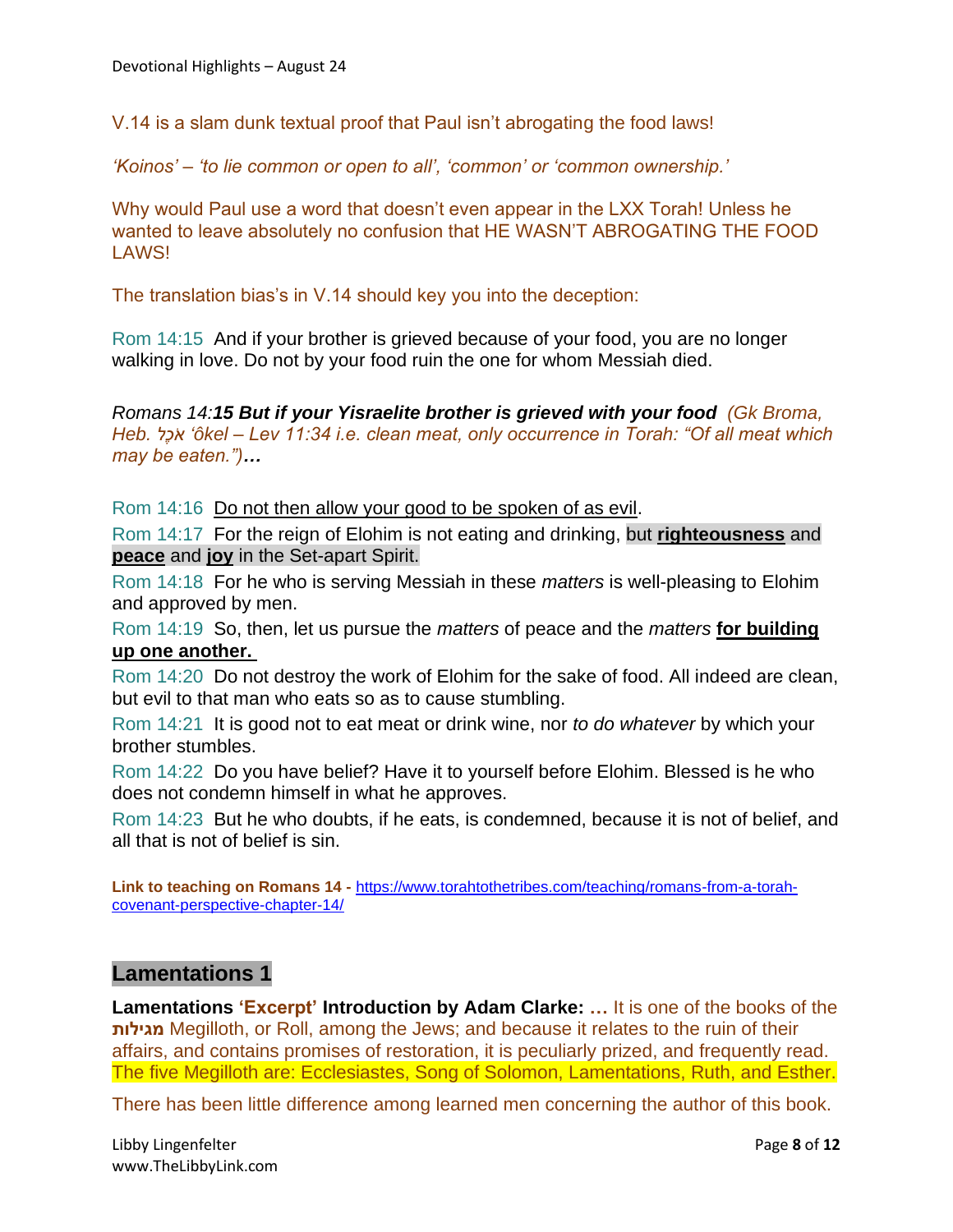The whole current of antiquity and modern times has pointed out Jeremiah as the writer: of this the style is a sufficient evidence. Mr. John Henry Pareau, in a Dissertation prefixed to his Translation and Notes on this book, (8vo. Lugd. Bat. 1790), has proved this point amply from a general collation of the prophecy of Jeremiah with select passages in this book…

## **How Lonely Sits the City**

Jeremiah laments. As I read Lamentations 1; I made 'bullet points' from his lamentations. Line upon line tells us what happens when the heart of man turns cold toward YHWH and turns to evil. When other gods are worshipped other than the one true Elohim.

YHWH tried everything to awaken His people; but they would not listen. They brought their own judgment upon their heads. If we do not learn from history; it will repeat itself. May we learn His ways and turn from evil. Turn to the One true living Elohim that loves us! Today if you hear His voice, do not harden your heart. Turn to Him now, while He still can be found! We are not guaranteed tomorrow.

- **Lam 1:1** How alone she sits,
- The city once great with people!
- Like a widow she has become, One great among the nations!
- A princess among provinces has become a slave!
- Lam 1:2 She weeps bitterly at night, And her tears are upon her cheeks.
- Among all her lovers there is no comforter for her.
- All her friends have betrayed her, They have become her enemies.
- Lam 1:3 Yehudah has gone into exile,
- Because of affliction and because of harsh labor.
- She has dwelt among nations,
- She has found no rest.
- All her pursuers have overtaken her Between narrow places.
- Lam 1:4 The ways to Tsiyon mourn
- For no one comes to the appointed times.<sup>a</sup>
- All her gates are deserted,
- Her priests sigh,
- her maidens are afflicted,
- And she has bitterness. Footnote: aOr *festivals*.
- Lam 1:5 Her adversaries have become chief,
- Her enemies have become at ease.
- For **יהוה** has afflicted her Because of her many transgressions.
- Her children have gone into captivity before the enemy.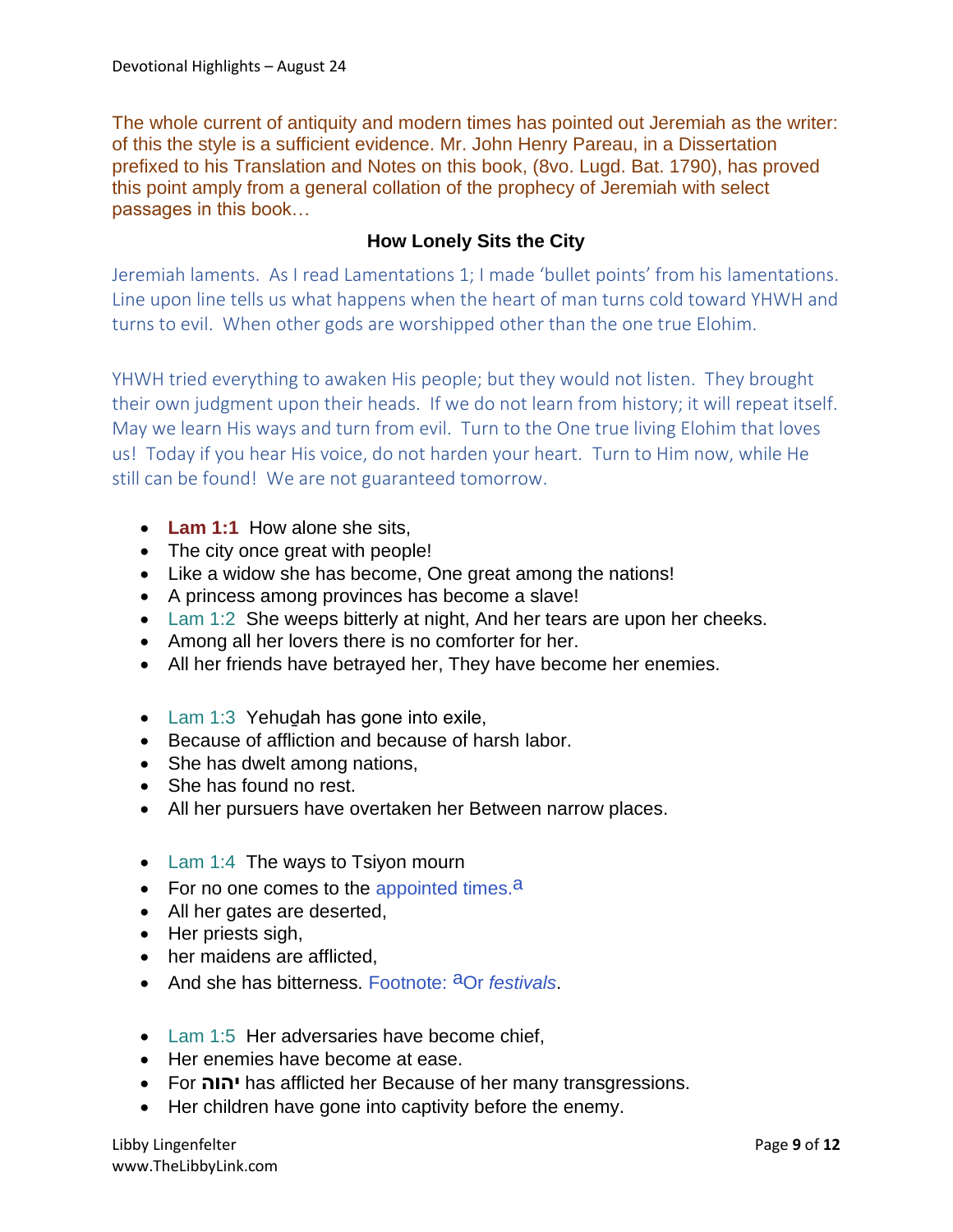- Lam 1:6 And all the splendor has departed From the daughter of Tsiyon.
- Her rulers have become like buck, They have found no pasture,
- And they go powerless before the pursuer.
- Lam 1:7 In the days of her affliction and wandering,
- Yerushalayim remembered all her precious *matters* She had in the days of old.
- When her people fell into the hand of the enemy, With no one to help her,
- The adversaries saw her, They mocked at her destruction.
- Lam 1:8 Yerushalayim has sinned greatly,
- Therefore she has become defiled.
- All who esteemed her despised her
- Because they have seen her nakedness.
- She herself has sighed and turned away.
- Lam 1:9 Her uncleanness is in her skirts.
- She did not keep in mind her latter end,
- And has gone down appallingly,
- There was no one to comfort her.
- "See, O **יהוה**, my affliction, For the enemy has made himself great!"
- Lam 1:10 The adversary has spread his hand Over all her precious *matters*;
- Indeed, she has seen: The nations have entered her set-apart place,
- Those whom You commanded not to enter Your assembly.
- Lam 1:11 All her people are sighing, seeking bread.
- They have given their precious *matters* For food, to bring back life.
- "See, O **יהוה**, and look, For I have become despised."
- Lam 1:12 "Is it naught to you, All you who pass by?
- Look and see if there is any pain like my pain, Which has been brought on me,
- Which **יהוה** has inflicted on me In the day of His burning displeasure.
- Lam 1:13 "From above He has sent fire into my bones, And it overpowered them;
- He has spread a net for my feet and turned me back;
- He has laid me waste and faint all the day.
- Lam 1:14 "The yoke of my transgressions Has been bound by His hand, Woven together and thrust upon my neck.
- He has made my strength stumble,
- **יהוה** has given me into hands Which I am unable to withstand.
- Lam 1:15 "**יהוה** has trodden down all my strong men in my midst,
- He has called an appointed time Against me to crush my young men.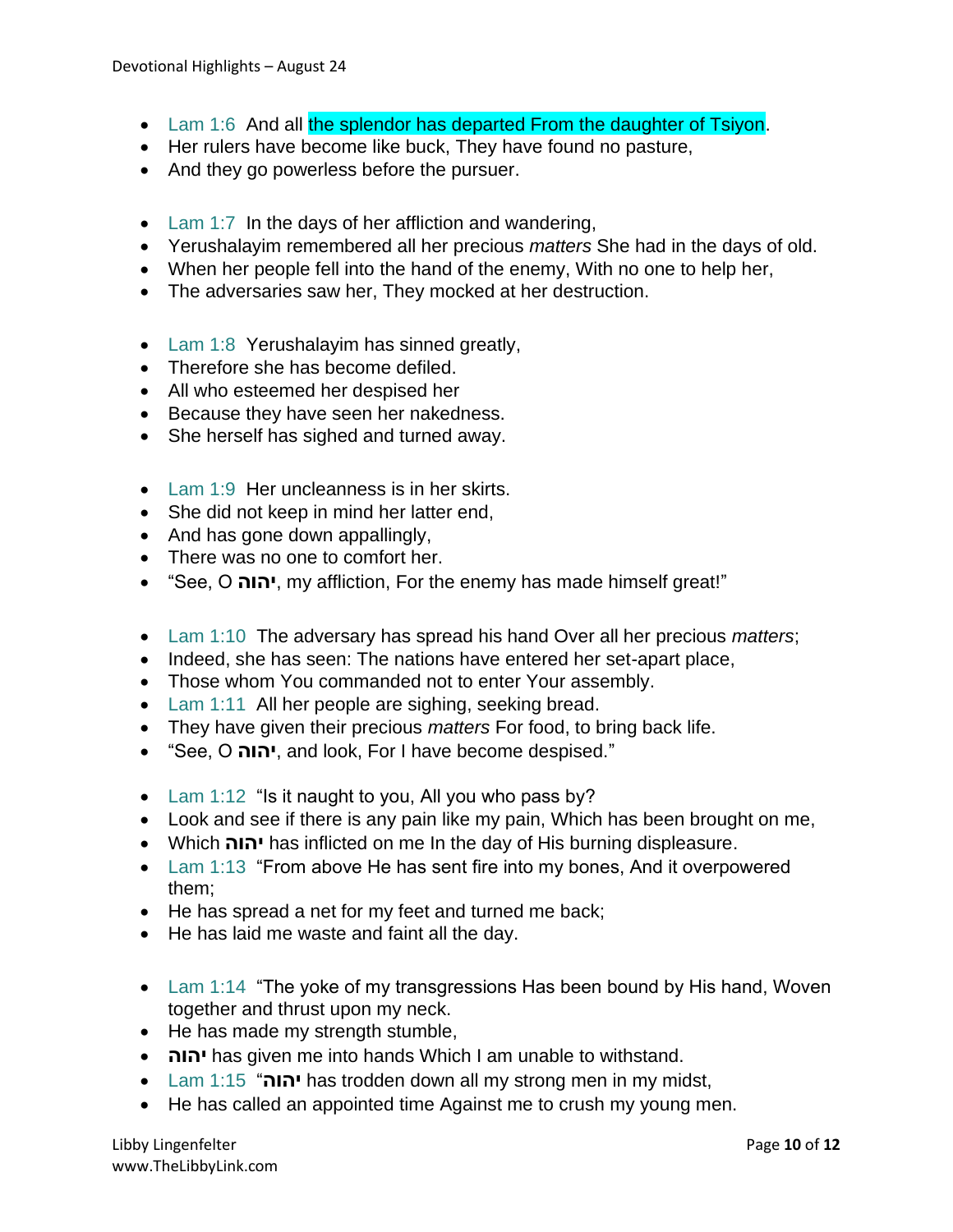- **יהוה** has trodden down as in a winepress The maiden daughter of Yehuḏah.
- Lam 1:16 "This is why I weep. My eye, my eye is running down with water,
- Because the comforter, Who could bring back my life, Has been far from me.
- My children are stunned, For the enemy has prevailed."
- Lam 1:17 Tsiyon spreads out her hands, There is no comforter for her.
- **יהוה** has commanded concerning Ya'aqoḇ, His neighbors are his adversaries.
- Yerushalayim has become an uncleanness among them.
- Lam 1:18 **יהוה** is righteous, for I rebelled against His mouth.
- Hear now, all peoples, and see my pain.
- My maidens and my young men have gone into captivity.
- Lam 1:19 I called for my lovers, but they deceived me.
- My priests and my elders breathed their last in the city, While they sought food to bring back their life.
- Lam 1:20 "See, O **יהוה**, that I am in distress.
- My inward parts are boiling up,
- My heart is overturned within me,
- For I have been very rebellious.
- From without the sword has bereaved.
- At home it is like death.
- Lam 1:21 "They have heard that I sighed,
- With no one to comfort me.
- All my enemies have heard of my calamity,
- They have rejoiced that You have done it.
- You shall bring on the day that You have announced,
- So let them become like me.
- Lam 1:22 "Let all their evil come before You,
- And do to them as You have done to me For all my transgressions.
- For my sighs are many, and my heart is faint."

**Psalm 32** YHWH has fulfilled His promise to Abraham. Yahusha has proposed to all through the New Covenant. He waits at the door for answers of **acceptance**. There is forgiveness and redemption in Him ONLY; through the blood of the Lamb. Today, if you hear His voice, do not harden your heart. Enter into His rest.

#### Mat 7:7 "**Ask and it shall be given to you**, **seek and you shall find**, **knock and it shall be opened to you**.